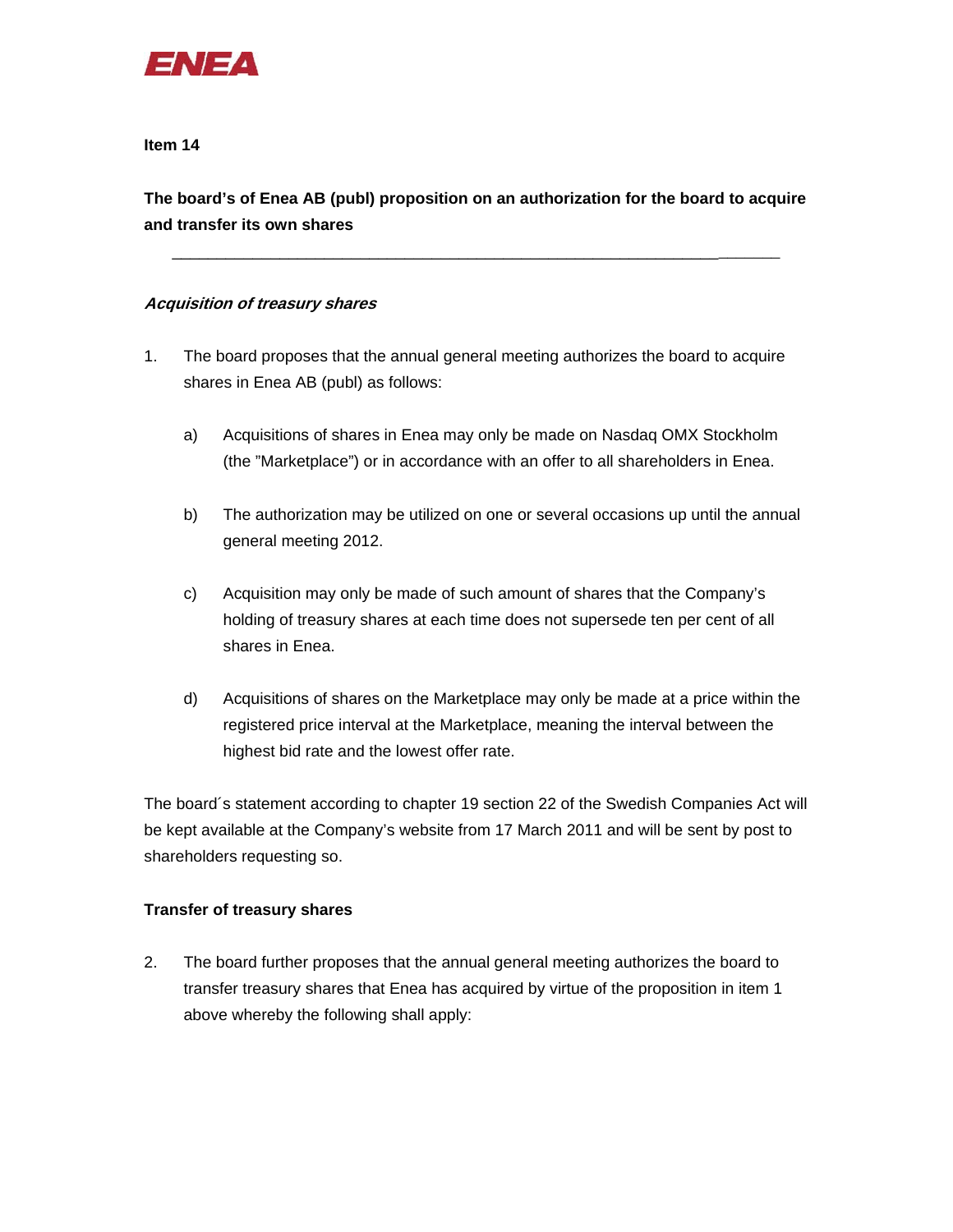- a) Transfer of treasury shares may be made either on the Marketplace or in any other way, including a right to deviate from the shareholders preferential rights and that payment may be made by other means than by cash.
- b) The authorization may be utilized on one or several occasions up until the annual general meeting 2012.
- c) The company may Transfer all treasury shares held at each time.
- d) Transfer of shares on the Marketplace may only be made at a price within the registered price interval at the Marketplace, meaning the interval between the highest bid rate and the lowest offer rate.
- e) Transfer of shares in connection with acquisitions of businesses may be made at a market price estimated by the board.

The purpose of the authorizations above to acquire and transfer shares is to continuously be able to adjust the capital structure of Enea AB to the capital needs of Enea AB and to enable financing, in whole or in part, in connection with acquisitions of businesses.

## **Miscellaneous**

Enea holds at the present 735,198 treasury shares, which equals 4.07 per cent of all shares in the company.

\_\_\_\_\_\_\_\_\_\_\_\_\_\_\_\_\_

Decisions following this item on the agenda require support of shareholders representing at least 2/3 of both cast votes as well as the shares represented at the meeting

> Kista in March 2011 Enea AB (publ) *The board of directors*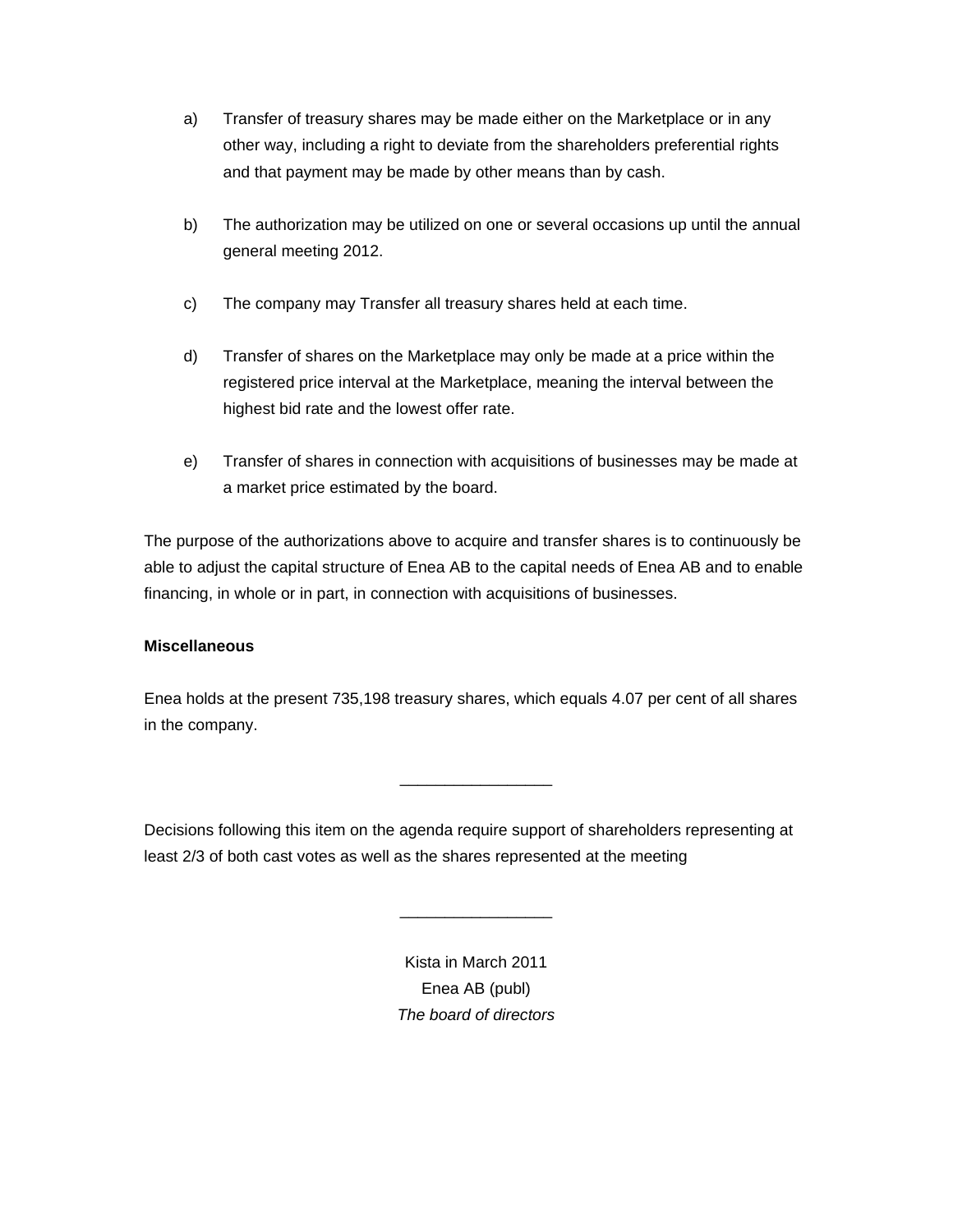## **The board's of Enea AB (publ) proposition on guidelines for remuneration to senior management**

#### *Principles*

Remuneration to the chairman of the board and other members of the board is paid in accordance with the resolution by the annual general meeting. Remuneration for the managing director may be decided by the chairman of the board and other board members following a proposition by the remuneration committee. Guidelines for remuneration to senior management are established by the annual general meeting. Market rate terms for salaries and other employment terms is applied to the group management. In addition to fixed yearly salaries, the group management will also receive variable salaries, which are limited and based on the earnings trend compared to fixed targets. Remuneration to certain senior managers within the Enea group of companies may also be paid by way of share related compensation.

#### *Pension agreement*

The managing director's pension agreement states that the pension premium will amount to a fixed percentage of the fixed salary. Other senior managers in Sweden have pension agreements that fall within the ITP-plan with a stipulated retirement age of 65 and pension premiums related to the salary of the employee. Pension premiums will be paid regularly.

## *Severance pay*

In case of dismissal of the managing director by the Company a notice period of six months applies and the same period in case the termination is made by the managing director. In addition, a further compensation corresponding to six months' salary shall be paid if the Company terminates the employment. All severance payment and compensation for dismissal is to be reduced by any other income based on employment. For all other senior management a notice period of 3-12 months applies.

The terms and remunerations and other general compensation principles for senior management do not deviate for 2010 from the decisions by the annual general meeting 2010. The board reserves a right to deviate from the proposed general principles in specific cases.

> Kista in March 2011 Enea AB (publ) *The board of directors*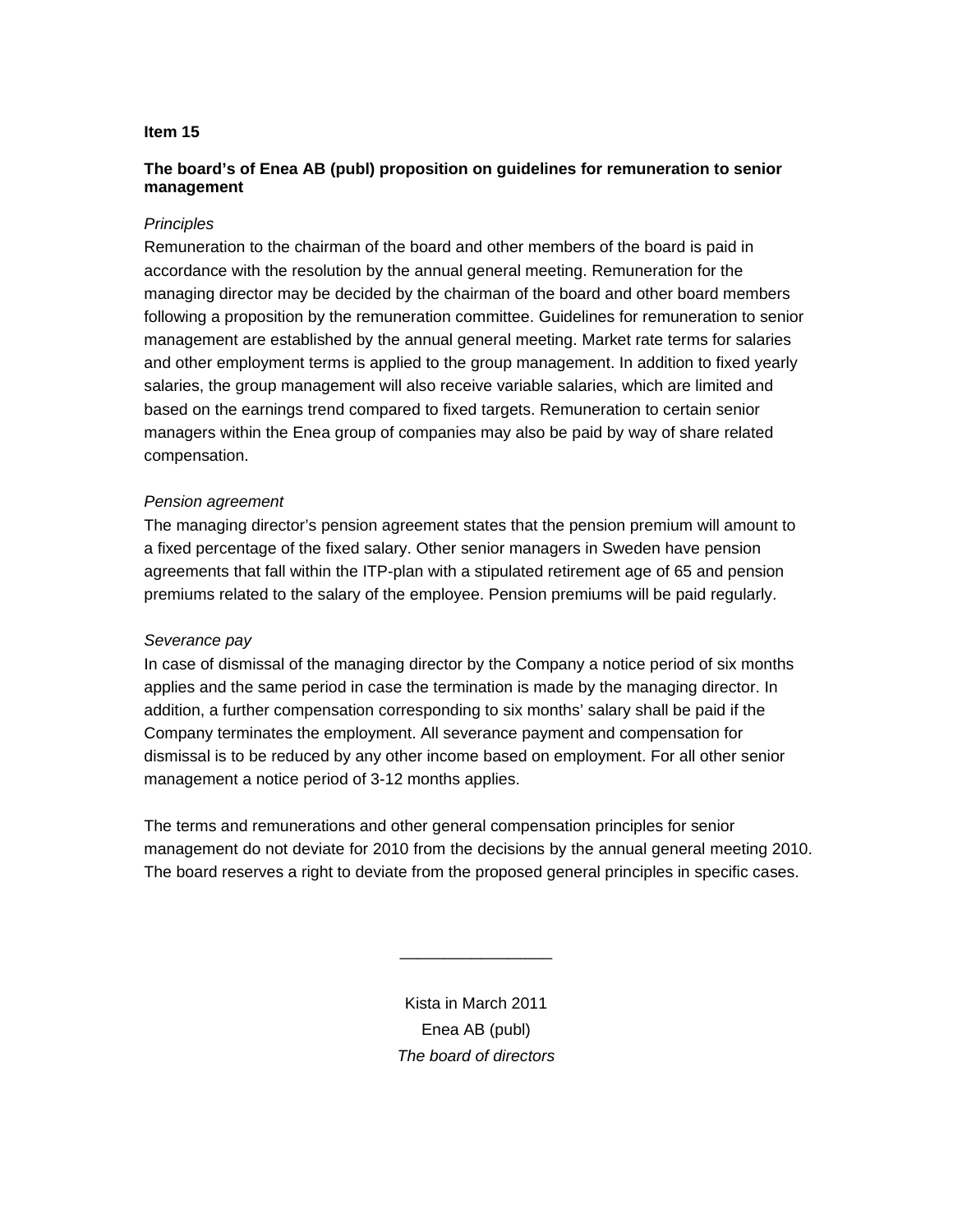## **The board's of Enea AB (publ) proposition on authorization for the board to issue new shares for share or business acquisitions**

## *Motive*

With the purpose of facilitating acquisition of companies (through acquisition of another company's shares or another company's business) the board should be able to, in whole or in part, pay the price with shares in the company. The board therefore proposes that it should be authorized to issue new shares in the company corresponding to an increase of no more than 10 per cent of the share capital at the day of the notice to the annual general meeting. The reason for the deviation from the shareholders´ preferential rights and the right to decide on payment in kind or other conditions as stipulated in chapter 13 section 5 paragraph 1 item 6 of the Swedish Companies Act is to enable the Company to issue shares in order to acquire shares or businesses.

## *Proposition*

The board thus proposes that the general meeting authorizes the board for the time period until the annual general meeting 2012, at one or several occasions, to resolve on new share issues as follows:

The board may increase the share capital with no more than SEK 1,835,571.40 by issuing new shares, with a quota value of approximately SEK 1.015 (SEK 1.039 following the proposed share capital reduction and bonus issue). If the board fully utilizes the authorization, the number of shares may increase by no more than 1,808,117 (1,765,909 following the proposed share capital reduction and bonus issue).

Decisions to issue shares may be made with deviation from the shareholders preferential rights.

The board shall base the issue price in accordance with the market.

The board may decide on payment in kind or on other conditions as stipulated in chapter 13 section 5 paragraph 1 item 6 of the Swedish Companies Act and set the further terms for issuing new shares.

\_\_\_\_\_\_\_\_\_\_\_\_\_\_\_\_\_

Decisions following this item on the agenda require support of shareholders representing at least 2/3 of both cast votes as well as the shares represented at the meeting.

Kista in March 2011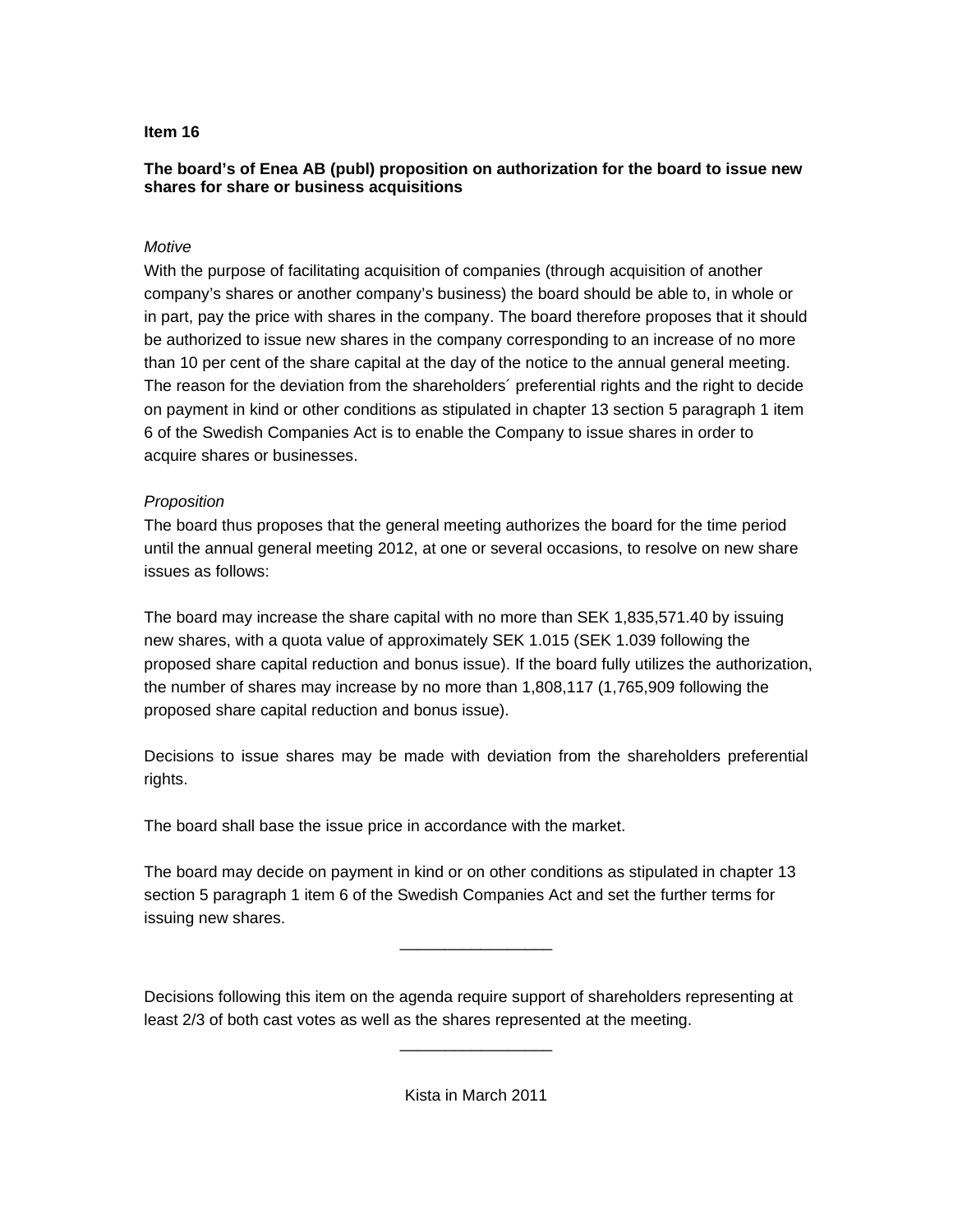Enea AB (publ) *The board of directors*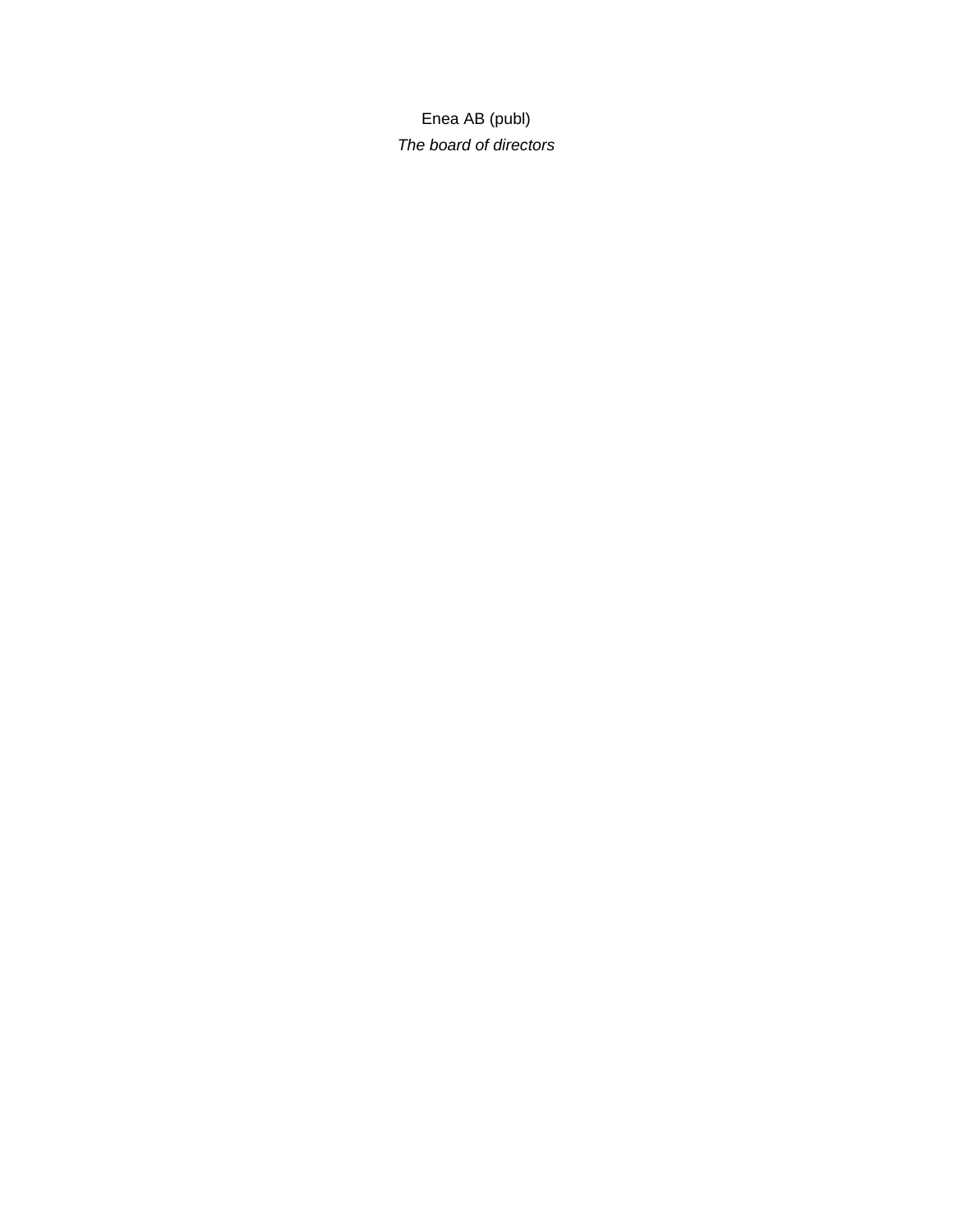## **The board's of Enea AB (publ) proposition to make a share split, redemption of shares and a corresponding "bonus issue" increase of the share capital**

The board proposes that the annual general meeting decides to execute a mandatory redemption programme in accordance with the items below. All resolutions are proposed to be conditioned by each other and adopted as one single resolution.

## *I. Decision to execute a share split*

The board proposes that the annual general meeting decides to execute a share split, whereby each share in the Company is to be divided into two shares. One of these shares will be a so-called redemption share. The board proposes that the board is authorized to decide on the record day for the share split.

# *II. Decision to reduce the share capital by mandatory redemption of shares*

The board proposes that the annual general meeting decides to reduce the company's share capital by SEK 9,177,587 by way of redemption of the redemption shares, i.e. a total of 18,081,171 shares, for repayment to the shareholders.

The consideration for each redemption share shall be SEK 5.00. The premium of the redemption price, approximately SEK 4.49 will be drawn from the non-restricted equity. Redemption of treasury shares held by the Company (at present 735,198 shares) will be without consideration; however the share capital for such shares will be transferred to nonrestricted funds. This will entail a total of SEK 86,729,865 to be transferred to the shareholders (provided that the number of treasury shares is unaltered).

The board proposes that trading in the redemption shares shall take place during a period of time fixed by the board. The board also proposes that the board is authorized to decide on the record day for the share redemption.

## *III. Decision to increase the share capital by way of a bonus issue*

In order to achieve a timely and efficient redemption procedure without requiring the leave of the Swedish Companies Registration Office or the court, the board proposes that the annual general meeting decides to restore the share capital by an increase of the share capital with SEK 9,177,857 without issuing any new shares by transfer of the issue amount from the company's non-restricted equity to the company's share capital.

## *Record days etc.*

The board proposes that the annual general meeting decides to authorize the board to fix the record day for the share split and redemption respectively and the term for trading of redemption shares. The record day for the share split is estimated to 18 April 2011 and the record day for the redemption is estimated to the 10 May 2011. The estimated term for trading is from 20 April 2011 up to and including 5 May 2011. Payment of consideration for redemption shares is under these circumstances expected to be made via Euroclear Sweden AB on or around 13 May 2011.

The board's reasoned statement due to the board's proposition to reduce the share capital and the auditors opinion on this following chapter 20 section 8 of the Swedish Companies Act (2005:551) ("ABL") is attached in Appendix 1 and Appendix 2. The board's report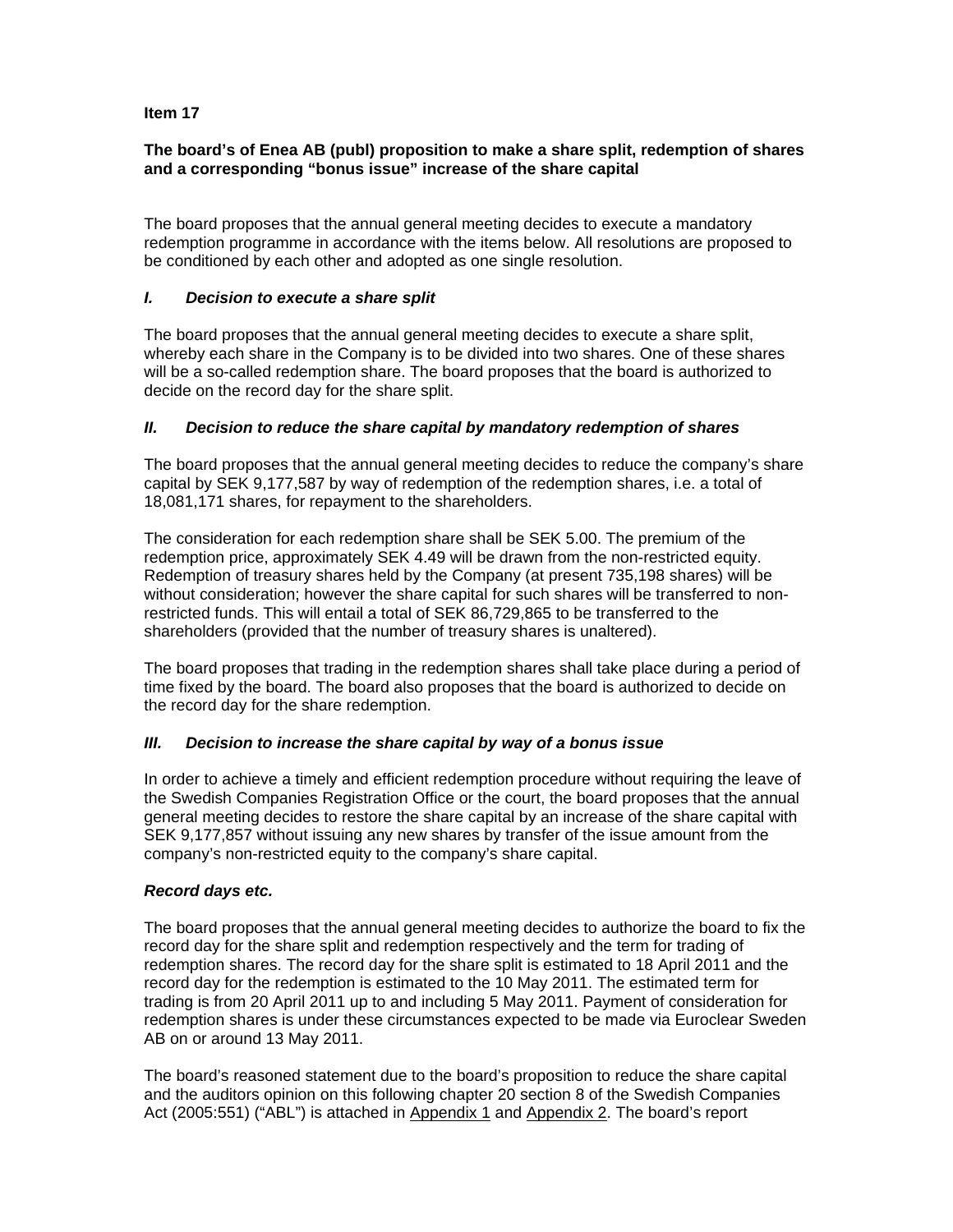according to chapter 20 section 13 ABL and the auditors opinion according to chapter 20 section 14 ABL is attached in Appendix 3 and Appendix 4 respectively.

 $\overline{\phantom{a}}$ 

Decisions following this item on the agenda require support of shareholders representing at least 2/3 of both cast votes as well as the shares represented at the meeting.

> Kista in March 2011 Enea AB (publ) *The board of directors*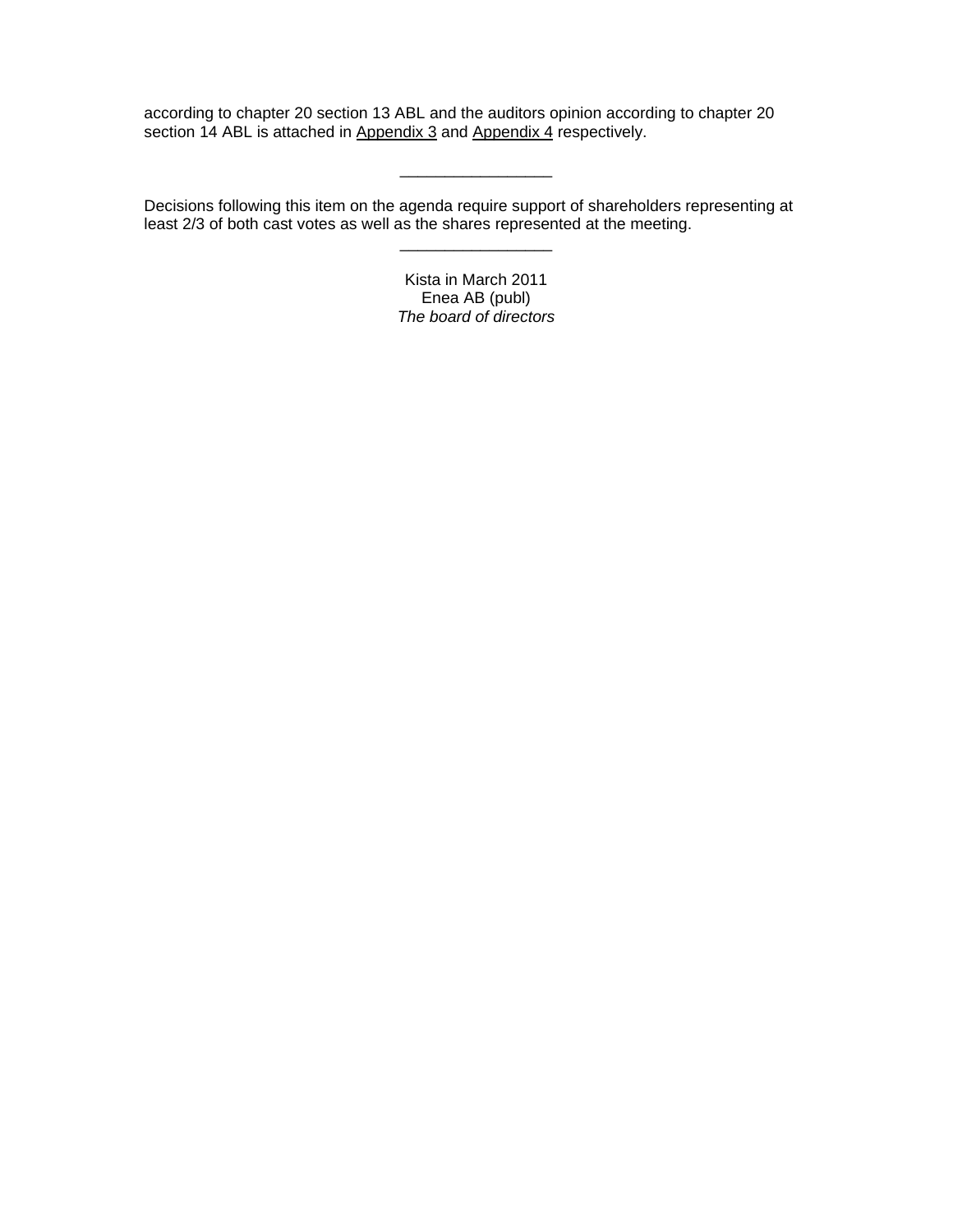## **The board's of Enea AB (publ) proposition to amend the articles of association**

The board proposes that the annual general meeting amends the articles of association regarding the limits for the share capital, the limits for the number of shares and the notice to attend general meetings of the shareholders in the Company.

i. The board proposes that the annual general meeting decides on amending section 4 of the articles of association regarding the share capital as follows:

> *Present reading: "The share capital of the company shall be no lower than SEK 7,500,000 and no higher than SEK 30,000,000." Proposed reading: "The share capital of the company shall be no lower than SEK 10,000,000 and no higher than SEK 40,000,000."*

ii. The board proposes that the annual general meeting decides on amending section 5 of the articles of association regarding the number of shares as follows:

> *Present reading: "The number of shares shall be no lower than seven millions five hundred thousand (7,500,000) and no higher than thirty millions (30,000,000)." Proposed reading: "The number of shares shall be no lower than ten millions (10,000,000) and no higher than forty millions (40,000,000)."*

iii. The board proposes that the annual general meeting decides on amending section 7 of the articles of association whereby the first paragraph regarding time limits for notices will be removed.

\_\_\_\_\_\_\_\_\_\_\_\_\_\_\_\_\_

Decisions following this item on the agenda require support of shareholders representing at least 2/3 of both cast votes as well as the shares represented at the meeting

> Kista in March 2011 Enea AB (publ) *The board of directors*